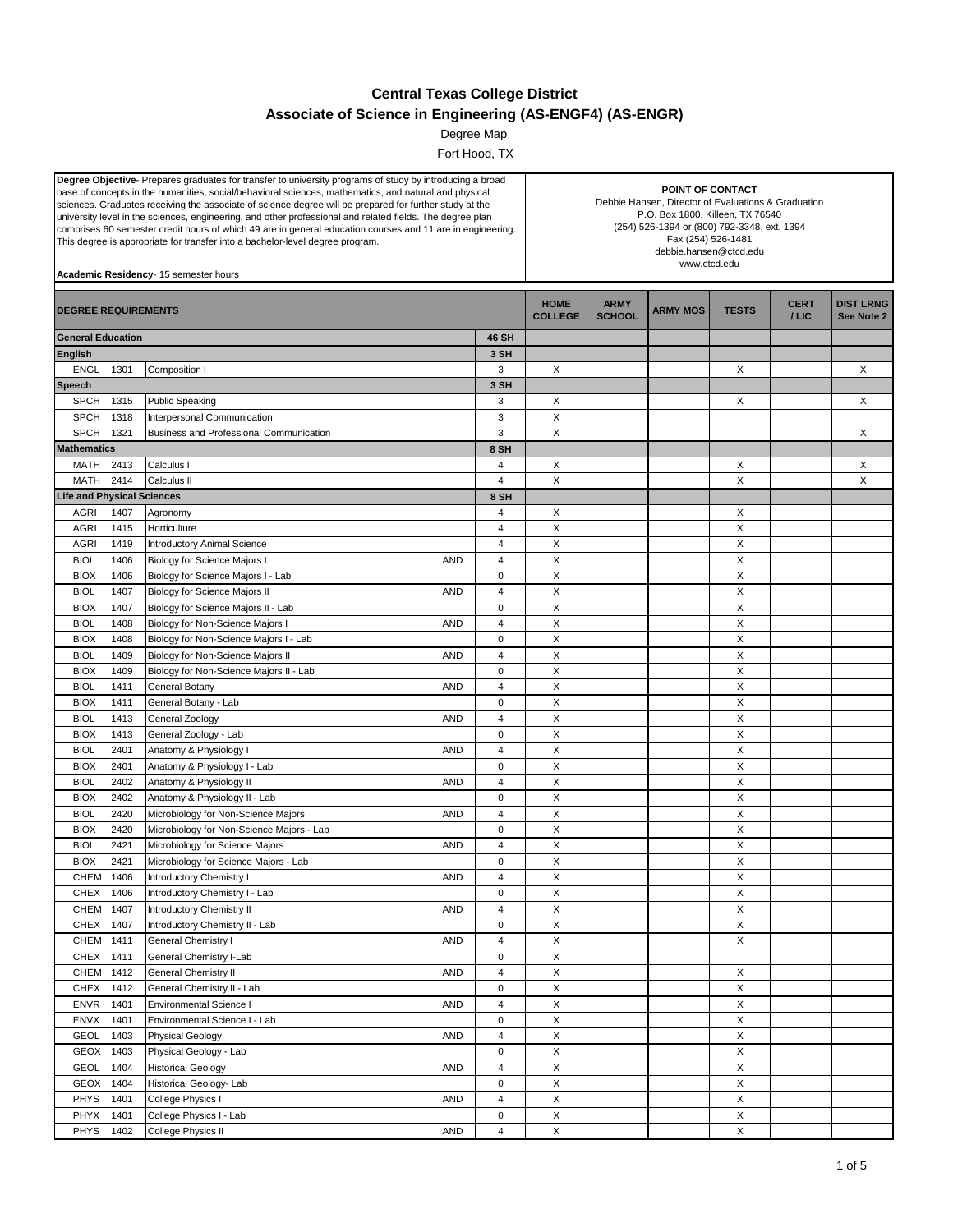| <b>DEGREE REQUIREMENTS</b>          |                                                 | <b>HOME</b><br><b>COLLEGE</b> | <b>ARMY</b><br><b>SCHOOL</b> | <b>ARMY MOS</b> | <b>TESTS</b> | <b>CERT</b><br>/LIC | <b>DIST LRNG</b><br>See Note 2 |             |
|-------------------------------------|-------------------------------------------------|-------------------------------|------------------------------|-----------------|--------------|---------------------|--------------------------------|-------------|
| <b>PHYX</b><br>1402                 | College Physics II - Lab                        | $\mathbf 0$                   | Х                            |                 |              | X                   |                                |             |
| 1403<br>PHYS                        | AND<br><b>Stars and Galaxies</b>                | $\overline{4}$                | X                            |                 |              | X                   |                                |             |
| PHYX<br>1403                        | Stars and Galaxies - Lab                        | $\mathbf 0$                   | X                            |                 |              | X                   |                                |             |
| <b>PHYS</b><br>1404                 | Solar System<br>AND                             | $\overline{\mathbf{4}}$       | X                            |                 |              | Χ                   |                                |             |
| PHYX<br>1404                        | Solar System - Lab                              | $\mathbf 0$                   | X                            |                 |              | X                   |                                |             |
| <b>PHYS</b><br>1415                 | Physical Science I<br>AND                       | 4                             | $\mathsf X$                  |                 |              | X                   |                                |             |
| PHYX<br>1415                        | Physical Science I - Lab                        | $\mathbf 0$                   | X                            |                 |              | X                   |                                |             |
| <b>Creative Arts</b>                |                                                 | 3 SH                          |                              |                 |              |                     |                                |             |
| 1303<br><b>ARTS</b>                 | Art History I                                   | 3                             | X                            |                 |              |                     |                                | X           |
| 1304<br><b>ARTS</b>                 | Art History II                                  | 3                             | X                            |                 |              |                     |                                | X           |
| 1310<br>DRAM                        | Introduction to Theater                         | 3                             | X                            |                 |              |                     |                                |             |
| <b>DRAM</b><br>2366                 | Introduction to Cinema                          | 3                             | $\mathsf X$                  |                 |              |                     |                                |             |
| 1315<br><b>HUMA</b>                 | Fine Arts Appreciation                          | 3                             | X                            |                 |              |                     |                                |             |
| Language, Philosophy, and Culture   |                                                 | 3-4 SH                        |                              |                 |              |                     |                                |             |
| 2351<br><b>ANTH</b>                 | Cultural Anthropology                           | 3                             | X                            |                 |              |                     |                                | X           |
| <b>DRAM</b><br>2361                 | History of Theatre I                            | 3                             | $\pmb{\times}$               |                 |              |                     |                                |             |
| <b>DRAM</b><br>2362                 | History of Theatre II                           | 3                             | $\mathsf X$                  |                 |              |                     |                                |             |
| 2322<br><b>ENGL</b>                 | <b>British Literature I</b>                     | 3                             | X                            |                 |              | Х                   |                                | X           |
| 2323<br><b>ENGL</b>                 | <b>British Literature II</b>                    | 3                             | X                            |                 |              | X                   |                                | X           |
| 2327<br>ENGL                        | American Literature I                           | 3                             | X                            |                 |              | X                   |                                | X           |
| 2328<br><b>ENGL</b>                 | American Literature II                          | 3                             | X                            |                 |              | X                   |                                | X           |
| 2332<br><b>ENGL</b>                 | World Literature I                              | 3                             | $\mathsf X$                  |                 |              |                     |                                | X           |
| 1411<br><b>FREN</b>                 | Beginning French I                              | 4                             | X                            |                 |              | Х                   |                                |             |
| <b>FREN</b><br>1412                 | Beginning French II                             | $\overline{4}$                | X                            |                 |              | X                   |                                |             |
| 1411<br>GERM                        | Beginning German I                              | $\overline{4}$                | X                            |                 |              | X                   |                                |             |
| <b>GERM</b><br>1412                 | Beginning German II                             | 4                             | X                            |                 |              | X                   |                                |             |
| <b>MUSI</b><br>1306                 | Music Appreciation                              | 3                             | X                            |                 |              |                     |                                |             |
| <b>MUSI</b><br>1307                 | Music Literature                                | 3                             | X                            |                 |              |                     |                                |             |
| 1301<br>PHIL                        | Introduction to Philosophy                      | 3                             | X                            |                 |              |                     |                                | X           |
| PHIL<br>1304                        | Introduction to World Religions                 | 3                             | $\pmb{\times}$               |                 |              | X                   |                                | X           |
| PHIL<br>2306                        | Introduction to Ethics                          | 3                             | X                            |                 |              |                     |                                | X           |
| 2307<br>PHIL                        | Introduction to Social and Political Philosophy | 3                             | $\pmb{\times}$               |                 |              |                     |                                | X           |
| <b>PHIL</b><br>2321                 | Philosophy of Religion                          | 3                             | X                            |                 |              |                     |                                | X           |
| <b>RUSS</b><br>1411                 | Beginning Russian I                             | 4                             | X                            | Х               |              |                     |                                | X           |
| <b>RUSS</b><br>1412                 | Beginning Russian II                            | $\overline{4}$                | X                            | X               |              |                     |                                | X           |
| <b>SPAN</b><br>1411<br>1412<br>SPAN | Beginning Spanish I                             | 4<br>$\overline{4}$           | X<br>X                       |                 |              | X<br>X              |                                |             |
| <b>Social/Behavioral Science</b>    | Beginning Spanish II                            | <b>15 SH</b>                  |                              |                 |              |                     |                                |             |
| 2305<br>GOVT                        | <b>Federal Government</b>                       | 3                             | X                            |                 |              | X                   |                                | X           |
| GOVT<br>2306                        | <b>Texas Government</b>                         | 3                             | X                            |                 |              | X                   |                                | X           |
| <b>HIST</b><br>1301                 | United States History I                         | 3                             | X                            |                 |              | X                   |                                | X           |
| <b>HIST</b>                         | 1302 United States History II                   | 3                             | х                            |                 |              | Χ                   |                                | Χ           |
| And one of the following courses:   |                                                 | 3 SH                          |                              |                 |              |                     |                                |             |
| AGRI<br>2317                        | Introduction to Agriculture Economics           | 3                             | X                            |                 |              |                     |                                | X           |
| ECON 2301                           | Principles of Macroeconomics                    | 3                             | $\mathsf X$                  |                 |              | X                   |                                | X           |
| 2302<br>ECON                        | Principles of Microeconomics                    | 3                             | $\mathsf X$                  |                 |              | X                   |                                | X           |
| GEOG 1301                           | Physical Geography                              | 3                             | $\mathsf X$                  |                 |              |                     |                                | X           |
| GEOG 1302                           | Cultural Geography                              | 3                             | X                            |                 |              | X                   |                                | X           |
| GEOG 1303                           | World Regional Geography                        | 3                             | $\mathsf X$                  |                 |              |                     |                                | X           |
| GOVT<br>2304                        | Introduction to Political Science               | 3                             | X                            |                 |              |                     |                                | X           |
| <b>HIST</b><br>2301                 | <b>Texas History</b>                            | 3                             | X                            |                 |              |                     |                                | X           |
| <b>HIST</b><br>2311                 | Western Civilization I                          | 3                             | X                            |                 |              | X                   |                                | X           |
| <b>HIST</b><br>2312                 | Western Civilization II                         | 3                             | X                            |                 |              | X                   |                                | X           |
| <b>HIST</b><br>2381                 | African-American History                        | 3                             | X                            |                 |              |                     |                                | $\mathsf X$ |
| <b>PSYC</b><br>2301                 | General Psychology                              | 3                             | X                            |                 |              | X                   |                                | X           |
| <b>PSYC</b><br>2308                 | Child Psychology                                | 3                             | X                            |                 |              | X                   |                                | X           |
| <b>PSYC</b><br>2314                 | Life Span Growth and Development                | 3                             | X                            |                 |              | X                   |                                | X           |
| <b>PSYC</b><br>2315                 | Psychology of Adjustment                        | 3                             | X                            |                 |              |                     |                                | X           |
| <b>PSYC</b><br>2316                 | Psychology of Personality                       | 3                             | X                            |                 |              |                     |                                | X           |
| SOCI<br>1301                        | Introduction to Sociology                       | 3                             | $\mathsf X$                  |                 |              | X                   |                                | X           |
| SOCI<br>1306                        | Social Problems                                 | 3                             | X                            |                 |              |                     |                                | X           |
| SOCI<br>2301                        | Marriage and the Family                         | 3                             | X                            |                 |              |                     |                                | X           |
| SOCI<br>2319                        | <b>Minority Studies</b>                         | 3                             | X                            |                 |              |                     |                                | X           |
| <b>Component Area Option</b>        |                                                 | 3-4 SH                        |                              |                 |              |                     |                                |             |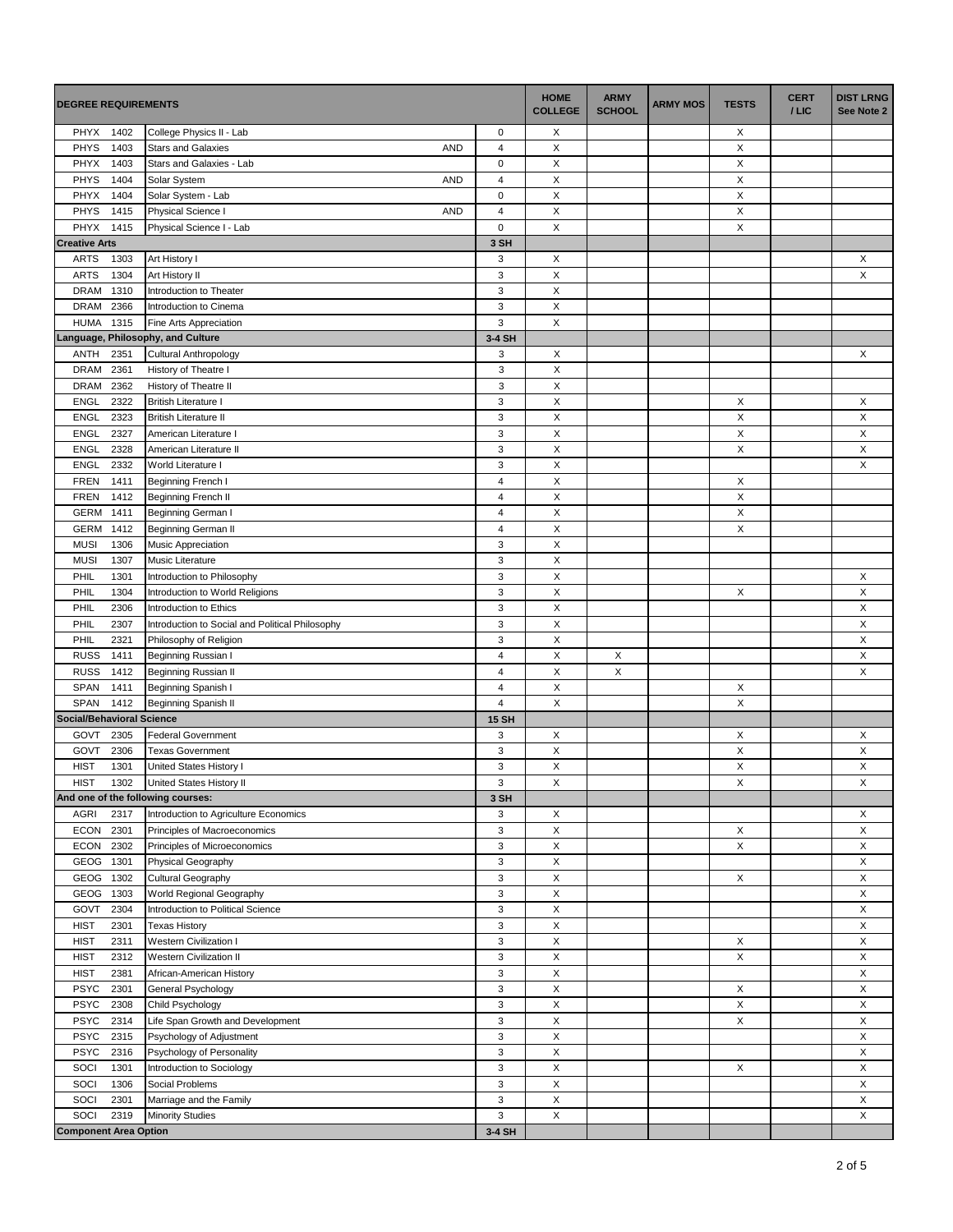| <b>DEGREE REQUIREMENTS</b> |              | <b>HOME</b><br><b>COLLEGE</b>                                                       | <b>ARMY</b><br><b>SCHOOL</b> | <b>ARMY MOS</b>            | <b>TESTS</b> | <b>CERT</b><br>/LIC | <b>DIST LRNG</b><br>See Note 2 |   |   |
|----------------------------|--------------|-------------------------------------------------------------------------------------|------------------------------|----------------------------|--------------|---------------------|--------------------------------|---|---|
| <b>AGRI</b>                | 1407         | Agronomy                                                                            | 4                            | Х                          |              |                     |                                |   |   |
| <b>AGRI</b>                | 1415         | Horticulture                                                                        | $\overline{4}$               | X                          |              |                     |                                |   |   |
| <b>AGRI</b>                | 1419         | Introductory Animal Science (Animal Husbandry)                                      | $\overline{\mathbf{4}}$      | X                          |              |                     |                                |   |   |
| <b>AGRI</b>                | 2317         | Introduction to Agriculture Economics                                               | 3                            | X                          |              |                     |                                |   |   |
| <b>ANTH</b>                | 2351         | Cultural Anthropology                                                               | 3                            | X                          |              |                     |                                |   |   |
| <b>ARTS</b>                | 1303         | Art History I                                                                       | 3                            | $\pmb{\times}$             |              |                     | X                              |   | X |
| <b>ARTS</b>                | 1304         | Art History II                                                                      | 3                            | X                          |              |                     |                                |   | X |
| <b>BCIS</b>                | 1305         | <b>Business Computer Applications</b>                                               | 3                            | X                          |              |                     |                                |   | X |
| <b>BIOL</b>                | 1406         | <b>Biology for Science Majors I</b><br><b>AND</b>                                   | $\overline{\mathbf{4}}$      | X                          |              |                     | X                              |   |   |
| <b>BIOX</b>                | 1406         | Biology for Science Majors I Lab                                                    | 0                            | X                          |              |                     |                                |   |   |
| <b>BIOL</b><br><b>BIOX</b> | 1407<br>1407 | Biology for Science Majors II<br><b>AND</b>                                         | $\overline{\mathbf{4}}$<br>0 | X<br>$\mathsf X$           |              |                     | X                              |   |   |
| <b>BIOL</b>                | 1408         | Biology for Science Majors II Lab<br>Biology for Non-Science Majors I<br><b>AND</b> | 4                            | X                          |              |                     |                                |   |   |
| <b>BIOX</b>                | 1408         | Biology for Non-Science Majors I Lab                                                | 0                            | X                          |              |                     |                                |   |   |
| <b>BIOL</b>                | 1409         | Biology for Non-Science Majors II<br><b>AND</b>                                     | $\overline{4}$               | X                          |              |                     |                                |   |   |
| <b>BIOX</b>                | 1409         | Biology for Non-Science Majors II Lab                                               | 0                            | $\pmb{\times}$             |              |                     |                                |   |   |
| <b>BIOL</b>                | 1411         | <b>AND</b><br>General Botany                                                        | $\overline{4}$               | $\mathsf X$                |              |                     |                                |   |   |
| <b>BIOX</b>                | 1411         | General Botany - Lab                                                                | 0                            | X                          |              |                     |                                |   |   |
| <b>BIOL</b>                | 1413         | AND<br>General Zoology                                                              | $\overline{4}$               | X                          |              |                     |                                |   |   |
| <b>BIOX</b>                | 1413         | General Zoology - Lab                                                               | $\mathsf 0$                  | X                          |              |                     |                                |   |   |
| <b>BIOL</b>                | 2401         | Anatomy and Physiology I<br><b>AND</b>                                              | $\overline{\mathbf{4}}$      | X                          |              |                     |                                |   |   |
| <b>BIOX</b>                | 2401         | Anatomy and Physiology I Lab                                                        | 0                            | $\mathsf X$                |              |                     |                                |   |   |
| <b>BIOL</b>                | 2402         | Anatomy and Physiology II<br><b>AND</b>                                             | $\overline{\mathbf{4}}$      | X                          |              |                     |                                |   |   |
| <b>BIOX</b>                | 2402         | Anatomy and Physiology II Lab                                                       | 0                            | X                          |              |                     |                                |   |   |
| <b>BIOL</b>                | 2420         | Microbiology for Non-Science Majors<br><b>AND</b>                                   | $\overline{4}$               | X                          |              |                     |                                |   |   |
| <b>BIOX</b>                | 2420         | Microbiology for Non-Science Majors Lab                                             | $\mathsf 0$                  | X                          |              |                     |                                |   |   |
| <b>BIOL</b>                | 2421         | <b>AND</b><br>Microbiology for Science Majors                                       | $\overline{4}$               | X                          |              |                     |                                |   |   |
| <b>BIOX</b>                | 2421         | Microbiology for Science Majors Lab                                                 | 0                            | X                          |              |                     |                                |   |   |
| <b>BUSI</b>                | 1301         | <b>Business Principles</b>                                                          | 3                            | X                          |              |                     |                                |   |   |
| CHEM                       | 1406         | Introductory Chemistry I<br><b>AND</b>                                              | $\overline{4}$               | X                          |              |                     |                                |   |   |
| <b>CHEX</b>                | 1406         | Introductory Chemistry I-Lab                                                        | $\pmb{0}$                    | X                          |              |                     |                                |   |   |
| CHEM                       | 1407         | Introductory Chemistry II<br>AND                                                    | $\overline{4}$               | X                          |              |                     |                                |   |   |
| CHEX                       | 1407         | Introductory Chemistry II-Lab                                                       | 0                            | X                          |              |                     |                                |   |   |
| CHEM 1412                  |              | General Chemistry II<br><b>AND</b>                                                  | 4                            | X                          |              |                     | X                              |   |   |
| CHEX                       | 1412         | General Chemistry II-Lab                                                            | 0                            | X                          |              |                     |                                |   |   |
| COSC                       | 1301         | Introduction to Computing                                                           | 3                            | X                          | X            | X                   | X                              |   | X |
| DRAM                       | 1310         | Introduction to Theater                                                             | 3                            | X                          |              |                     |                                |   |   |
| DRAM 2361                  |              | History of Theatre I                                                                | 3                            | X                          |              |                     |                                |   |   |
| DRAM 2362                  |              | History of Theatre II                                                               | $\ensuremath{\mathsf{3}}$    | X                          |              |                     |                                |   |   |
| DRAM                       | 2366         | Introduction to Cinema                                                              | 3                            | X                          |              |                     |                                |   |   |
| ECON 2301                  |              | Principles of Macroeconomics                                                        | 3                            | X                          |              |                     | X                              |   |   |
| ECON                       | 2302         | Principles of Microeconomics                                                        | 3                            | X.                         |              |                     | Χ                              |   |   |
| ENGL                       | 1302         | Composition II                                                                      | 3                            | X                          |              |                     |                                |   |   |
| ENGL                       | 2322         | <b>British Literature I</b>                                                         | 3                            | X                          |              |                     |                                |   |   |
| ENGL                       | 2323         | <b>British Literature II</b>                                                        | 3                            | $\mathsf X$                |              |                     | X                              |   | X |
| <b>ENGL</b>                | 2327         | American Literature I                                                               | $\ensuremath{\mathsf{3}}$    | X                          |              |                     |                                |   |   |
| <b>ENGL</b>                | 2328         | American Literature II                                                              | 3                            | $\mathsf X$                |              |                     |                                |   |   |
| ENGL                       | 2332         | World Literature I                                                                  | 3                            | $\mathsf X$                |              |                     |                                |   |   |
| ENVR 1401                  |              | Environmental Science I<br>AND                                                      | $\overline{4}$               | $\mathsf X$                |              |                     | X                              |   |   |
| ENVX                       | 1401         | Environmental Science I-Lab                                                         | 0                            | X                          |              |                     |                                | X |   |
| FREN                       | 1411         | Beginning French I                                                                  | 4                            | X                          | X            |                     | X                              | X | X |
| FREN                       | 1412         | Beginning French II                                                                 | $\overline{4}$               | X                          | X            |                     | X                              | X | X |
| GEOG 1301                  |              | Physical Geography                                                                  | 3                            | X                          |              |                     |                                |   | X |
| GEOG 1302                  |              | <b>Cultural Geography</b>                                                           | 3                            | X                          |              |                     | X                              |   | X |
| GEOG 1303                  |              | World Regional Geography                                                            | 3                            | $\mathsf X$                |              |                     | X                              |   | X |
| <b>GEOL</b>                | 1403         | Physical Geology<br>AND                                                             | 4                            | $\mathsf X$                |              |                     | X                              |   |   |
| GEOX                       | 1403         | Physical Geology Lab                                                                | 0                            | X                          |              |                     |                                |   |   |
| GEOL                       | 1404         | <b>Historical Geology</b><br><b>AND</b>                                             | 4                            | X                          |              |                     |                                |   |   |
| GEOX                       | 1404         | Historical Geology Lab                                                              | 0                            | X                          |              |                     |                                |   |   |
| GERM 1411                  |              | Beginning German I                                                                  | $\overline{\mathbf{4}}$      | $\mathsf X$                | X            |                     | X                              | X | X |
| GERM 1412                  |              | Beginning German II                                                                 | 4                            | X                          | $\mathsf X$  |                     | X                              | X | X |
| GOVT                       | 2304         | Introduction to Political Science                                                   | 3                            | $\mathsf X$                |              |                     |                                |   |   |
| <b>HIST</b>                | 2301         | Texas History                                                                       | 3                            | $\mathsf X$<br>$\mathsf X$ |              |                     |                                |   | X |
| <b>HIST</b>                | 2311         | Western Civilization I                                                              | 3                            |                            |              |                     | $\mathsf X$                    |   | X |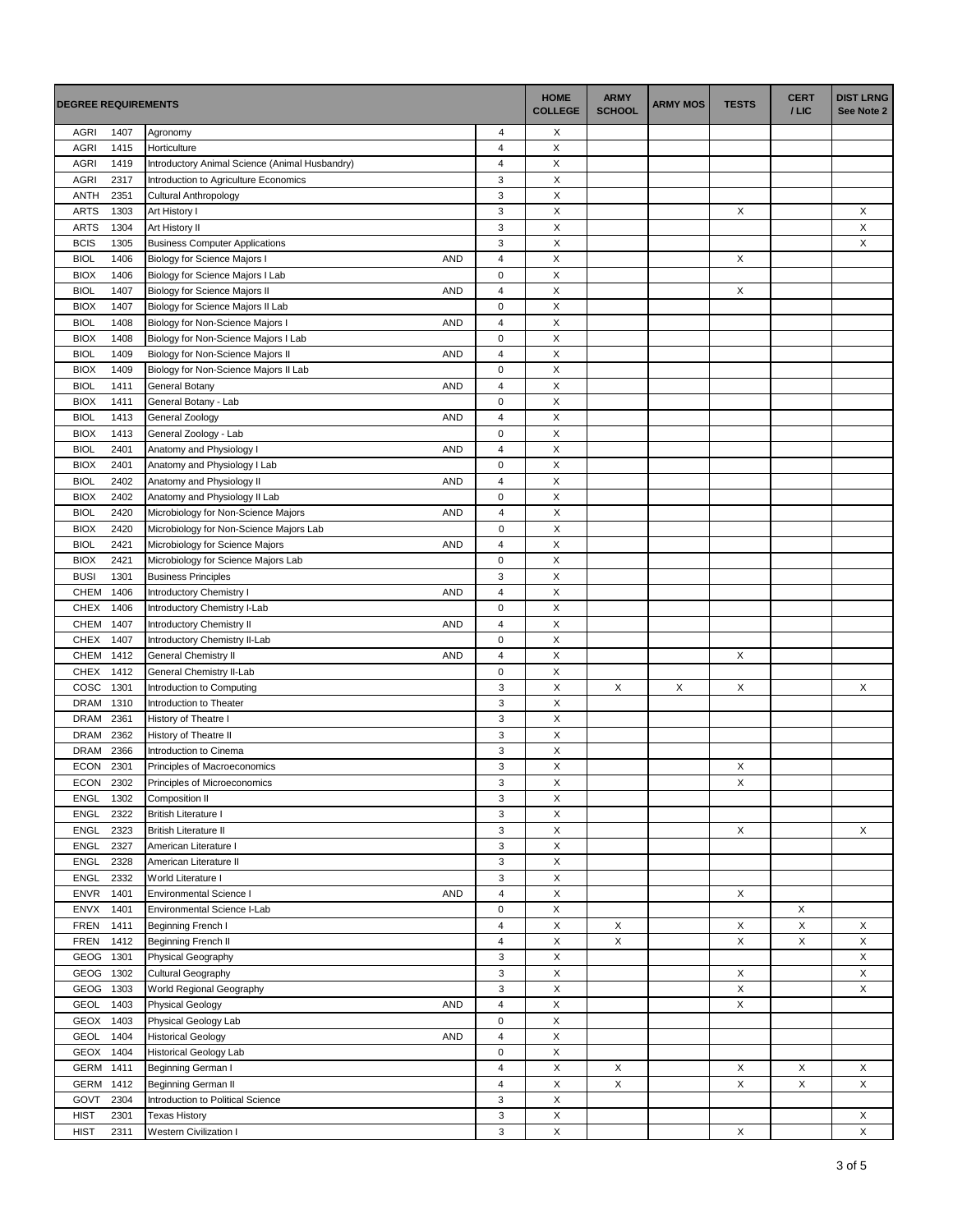| <b>DEGREE REQUIREMENTS</b>          |                                                                     | <b>HOME</b><br><b>COLLEGE</b> | <b>ARMY</b><br><b>SCHOOL</b> | <b>ARMY MOS</b> | <b>TESTS</b> | <b>CERT</b><br>/LIC | <b>DIST LRNG</b><br>See Note 2 |             |
|-------------------------------------|---------------------------------------------------------------------|-------------------------------|------------------------------|-----------------|--------------|---------------------|--------------------------------|-------------|
| <b>HIST</b><br>2312                 | Western Civilization II                                             | 3                             | X                            |                 |              | X                   |                                | X           |
| <b>HIST</b><br>2381                 | African-American History                                            | 3                             | X                            |                 |              |                     |                                | X           |
| <b>HUMA</b><br>1315                 | Fine Arts Appreciation                                              | 3                             | X                            |                 |              | Х                   |                                | X           |
| <b>KINE</b><br>1106                 | <b>Basketball I</b>                                                 | $\mathbf{1}$                  | X                            |                 |              |                     |                                |             |
| 1107<br>KINE                        | <b>Basketball II</b>                                                | $\mathbf{1}$                  | X                            |                 |              |                     |                                |             |
| KINE<br>1108                        | Bowling I                                                           | $\mathbf{1}$                  | X                            |                 |              |                     |                                |             |
| KINE<br>1109                        | <b>Bowling II</b>                                                   | $\mathbf{1}$                  | X                            |                 |              |                     |                                |             |
| 1110<br>KINE                        | Fitness Walking I                                                   | $\mathbf{1}$                  | X                            |                 |              |                     |                                |             |
| 1111<br>KINE                        | Fitness Walking II                                                  | $\mathbf{1}$                  | X                            |                 |              |                     |                                |             |
| KINE<br>1114                        | Spin Bike I                                                         | $\mathbf{1}$                  | X                            |                 |              |                     |                                |             |
| 1115<br>KINE                        | Spin Bike II                                                        | $\mathbf{1}$                  | X                            |                 |              |                     |                                |             |
| 1122<br>KINE                        | Kickboxing/Aerobics                                                 | $\mathbf{1}$                  | $\mathsf X$                  |                 |              |                     |                                |             |
| KINE<br>1123                        | Muay Thai Kickboxing I                                              | $\mathbf{1}$                  | X                            |                 |              |                     |                                |             |
| KINE<br>1124                        | Muay Thai Kickboxing II                                             | $\mathbf{1}$                  | X                            |                 |              |                     |                                |             |
| KINE<br>1125                        | Physical Conditioning I                                             | $\mathbf{1}$                  | X                            | X               | X            |                     |                                |             |
| 1126<br>KINE                        | Physical Conditioning II                                            | $\mathbf{1}$                  | $\mathsf X$                  | $\sf X$         | $\mathsf{X}$ |                     |                                |             |
| 1127<br>KINE                        | Soccer I                                                            | $\mathbf{1}$                  | $\mathsf X$                  |                 |              |                     |                                |             |
| KINE<br>1128                        | Soccer II                                                           | 1                             | X                            |                 |              |                     |                                |             |
| 1132<br>KINE                        | Swimming I                                                          | $\mathbf{1}$                  | $\mathsf X$                  | X               | X            |                     |                                |             |
| KINE<br>1133                        | Swimming II                                                         | 1                             | X                            | X               | X            |                     |                                |             |
| KINE<br>1135                        | Tennis I                                                            | $\mathbf{1}$                  | X                            |                 |              |                     |                                |             |
| 1136<br>KINE                        | Tennis II                                                           | 1                             | X                            |                 |              |                     |                                |             |
| KINE<br>1137                        | Volleyball I                                                        | $\mathbf{1}$                  | $\pmb{\times}$               |                 |              |                     |                                |             |
| 1138<br>KINE                        | Volleyball II                                                       | $\mathbf{1}$                  | $\mathsf X$                  |                 |              |                     |                                |             |
| 1139<br>KINE                        | Water Fitness I                                                     | 1                             | X                            |                 |              |                     |                                |             |
| KINE<br>1140                        | <b>Water Fitness II</b>                                             | $\mathbf{1}$                  | X                            |                 |              |                     |                                |             |
| 1143<br>KINE                        | Weight Training I                                                   | $\mathbf{1}$                  | X                            |                 |              |                     |                                |             |
| KINE<br>1144                        | Weight Training II                                                  | $\mathbf{1}$                  | X                            |                 |              |                     |                                |             |
| 1146<br>KINE                        | Yoga I                                                              | $\mathbf{1}$                  | $\mathsf X$                  |                 |              |                     |                                |             |
| KINE<br>1147                        | Yoga II                                                             | 1                             | X                            |                 |              |                     |                                |             |
| KINE<br>1149                        | Jogging I                                                           | $\mathbf{1}$                  | X                            |                 |              |                     |                                |             |
| 1150<br>KINE                        | Jogging II                                                          | 1                             | X                            |                 |              |                     |                                |             |
| 2100<br>KINE                        | Zoomba Cardio                                                       | $\mathbf{1}$                  | X                            |                 |              |                     |                                |             |
| 2104<br>KINE                        | Zoomba Cardio II                                                    | $\mathbf{1}$                  | X                            |                 |              |                     |                                |             |
| KINE<br>2105                        | Krav Self-Defense I                                                 | $\mathbf{1}$                  | X                            |                 |              |                     |                                |             |
| KINE<br>2106                        | Krav Self-Defense II                                                | $\mathbf{1}$                  | X                            |                 |              |                     |                                |             |
| KINE<br>2107                        | Boot Camp I                                                         | $\mathbf{1}$                  | X                            |                 |              |                     |                                |             |
| KINE<br>2108                        | Boot Camp II                                                        | 1                             | X                            |                 |              |                     |                                |             |
| 2109<br>KINE                        | Eagle Fit I                                                         | $\mathbf{1}$                  | $\mathsf X$                  |                 |              |                     |                                |             |
| KINE<br>2110                        | Eagle Fit II                                                        | 1                             | X                            |                 |              |                     |                                |             |
| MATH<br>1314                        | College Algebra                                                     | 3                             | X                            |                 |              |                     |                                |             |
| MATH<br>1332                        | Contemporary Mathematics (Quantitative Reasoning)                   | 3                             | X                            |                 |              | X                   |                                | X           |
| MATH<br>1342                        | <b>Elementary Statistical Methods</b>                               | 3                             | X                            |                 |              | X                   |                                | X           |
| MATH<br>1414                        | College Algebra                                                     | $\overline{4}$                | $\mathsf X$                  |                 |              |                     |                                |             |
| MATH<br>2412                        | Pre-Calculus Math                                                   | 4                             | X                            |                 |              |                     |                                | X           |
| <b>MUSI</b><br>1306                 | Music Appreciation                                                  | 3                             | X                            |                 |              |                     |                                | X           |
| <b>MUSI</b><br>1307                 | Music Literature                                                    | 3                             | $\mathsf X$                  |                 |              |                     |                                | X           |
| PHIL<br>1301                        | Introduction to Philosophy                                          | 3                             | X                            |                 |              |                     |                                | X           |
| PHIL<br>1304                        | Introduction to World Religions                                     | 3                             | $\mathsf X$                  |                 |              | X                   |                                | X           |
| PHIL<br>2306                        | Introduction to Ethics                                              | 3                             | X                            |                 |              | X                   |                                | X           |
| PHIL<br>2307                        | Introduction to Social and Political Philosophy                     | $\ensuremath{\mathsf{3}}$     | $\mathsf X$                  |                 |              |                     |                                | X           |
| PHIL<br>2321                        |                                                                     | 3                             | $\mathsf X$                  |                 |              |                     |                                | X           |
| PHYS<br>1401                        | Philosophy of Religion<br>College Physics I<br>AND                  | $\overline{4}$                | $\mathsf X$                  |                 |              |                     |                                |             |
| PHYX                                | College Physics I Lab                                               | 0                             | $\mathsf X$                  |                 |              |                     |                                |             |
| 1401                                |                                                                     |                               |                              |                 |              |                     |                                |             |
| <b>PHYS</b><br>1402<br>PHYX<br>1402 | College Physics II<br><b>AND</b>                                    | 4<br>0                        | X<br>$\mathsf X$             |                 |              |                     |                                |             |
|                                     | College Physics II Lab                                              |                               |                              |                 |              |                     |                                |             |
| <b>PHYS</b><br>1403<br>PHYX         | <b>Stars and Galaxies</b><br><b>AND</b><br>Stars and Galaxies - Lab | $\overline{\mathbf{4}}$       | $\mathsf X$                  |                 |              | X                   |                                | X           |
| 1403                                |                                                                     | 0                             | $\mathsf X$                  |                 |              |                     |                                | X           |
| PHYS<br>1404                        | Solar System<br><b>AND</b>                                          | $\overline{4}$                | $\mathsf X$                  |                 |              |                     |                                | X           |
| PHYX<br>1404                        | Solar System - Lab                                                  | 0                             | X                            |                 |              |                     |                                | X           |
| <b>PHYS</b><br>1415                 | Physical Science I<br><b>AND</b>                                    | 4                             | $\mathsf X$                  |                 |              | X                   |                                |             |
| PHYX<br>1415                        | Physical Science I Lab                                              | 0                             | $\mathsf X$                  |                 |              |                     |                                |             |
| <b>PSYC</b><br>2301                 | General Psychology                                                  | 3                             | X                            |                 |              | X                   |                                | X           |
| <b>PSYC</b><br>2308                 | Child Psychology                                                    | 3                             | $\mathsf X$                  |                 |              | $\mathsf X$         |                                | $\mathsf X$ |